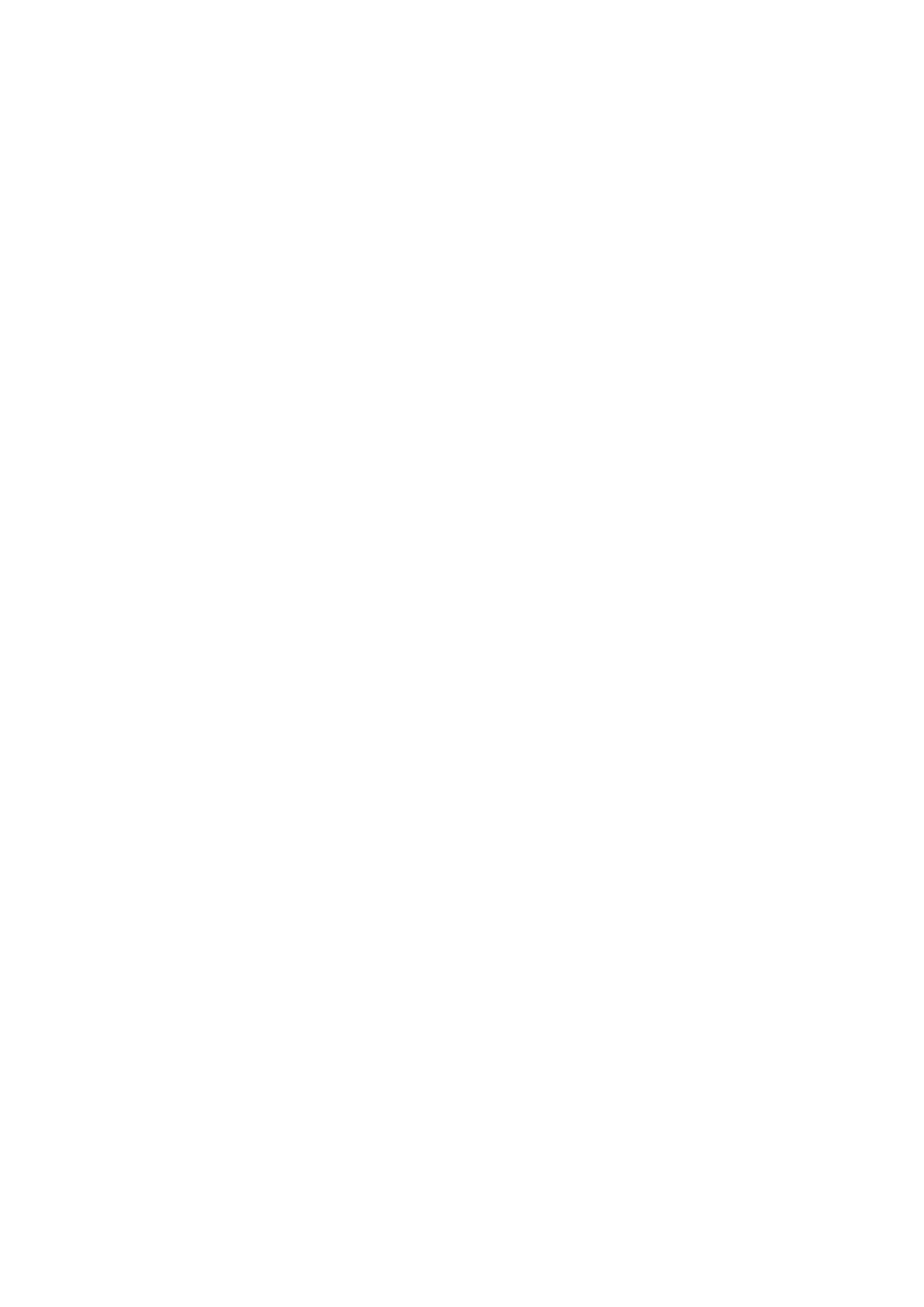*I certify that this PUBLIC BILL, which originated in the LEGISLATIVE COUNCIL, has finally passed the LEGISLATIVE COUNCIL and the LEGISLATIVE ASSEMBLY of NEW SOUTH WALES.*

*Legislative Council 2012* *Clerk of the Parliaments*



New South Wales

# **Road Transport Legislation Amendment (Offender Nomination) Bill 2012**

Act No , 2012

An Act to amend the *Road Transport (General) Act 2005* to make further provision with respect to the nomination of offenders for certain camera recorded and parking offences; and to make consequential and other minor amendments to the *Fines Act 1996* and the road transport legislation.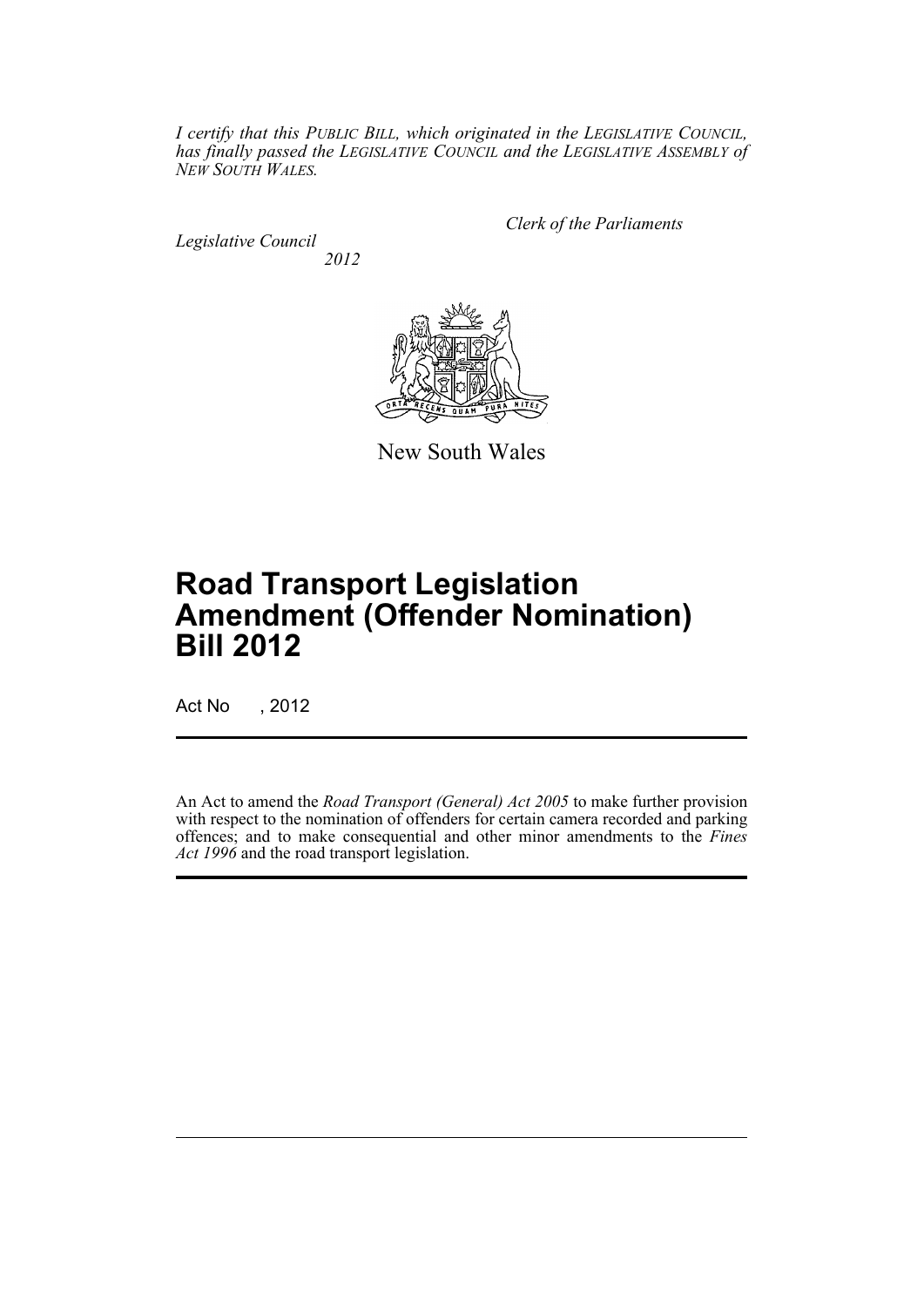### <span id="page-3-0"></span>**The Legislature of New South Wales enacts:**

### **1 Name of Act**

This Act is the *Road Transport Legislation Amendment (Offender Nomination) Act 2012*.

### <span id="page-3-1"></span>**2 Commencement**

- (1) This Act commences on the date of assent to this Act, except as provided by subsection (2).
- (2) Schedules 1 [3], 2.1 and 2.2 commence on a day or days to be appointed by proclamation.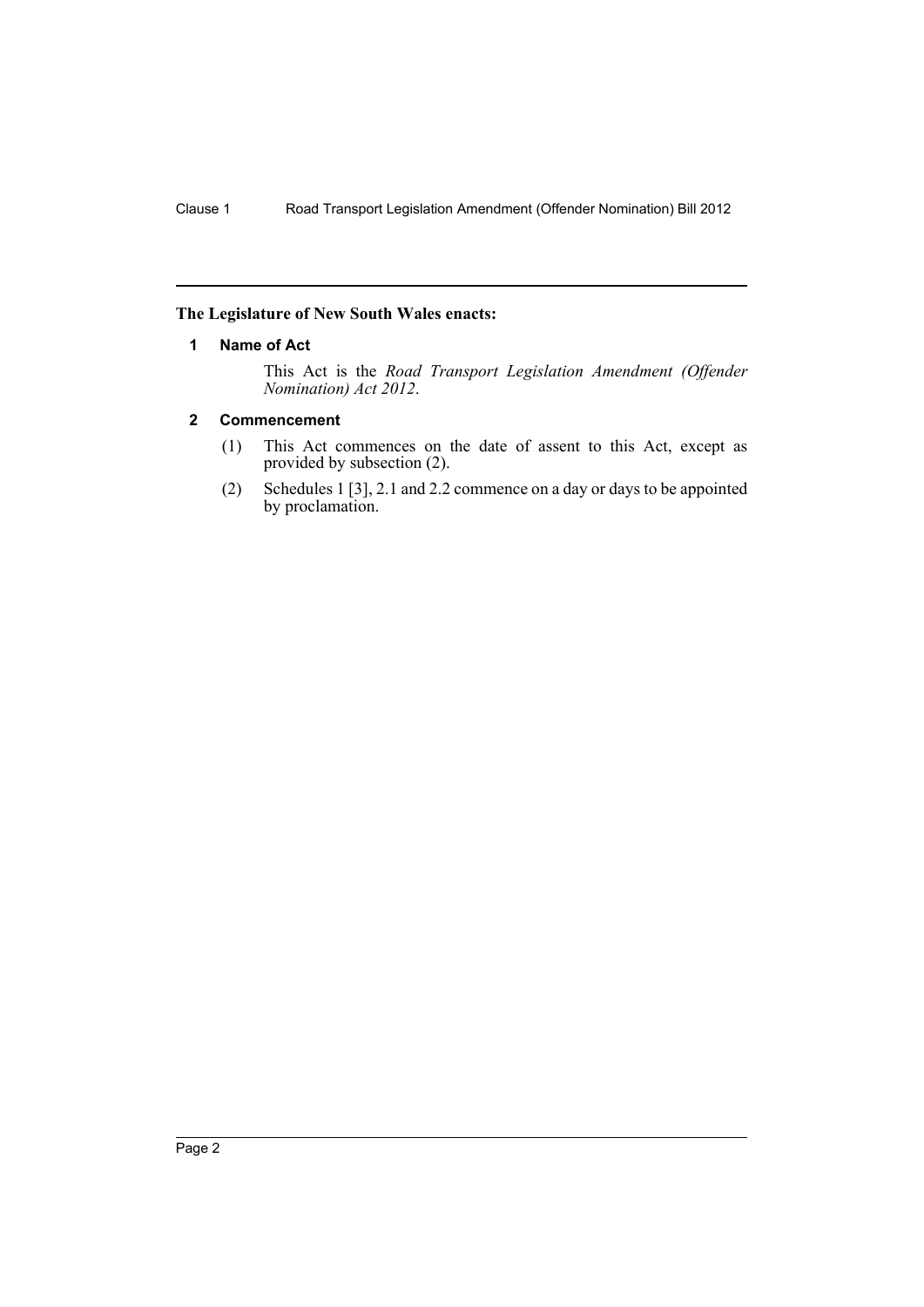Amendment of Road Transport (General) Act 2005 No 11 Schedule 1

# <span id="page-4-0"></span>**Schedule 1 Amendment of Road Transport (General) Act 2005 No 11**

### **[1] Section 179 Liability of responsible person for vehicle for designated offences**

Insert after section 179 (1):

#### (1A) **Maximum penalty payable by corporation that is taken to be guilty of certain camera recorded offences**

If a corporation is taken to be guilty of a camera recorded offence (other than an unauthorised vehicle use offence) by the operation of subsection (1), the maximum monetary penalty that a court may impose on the corporation for the offence is taken to be 5 times the maximum monetary penalty for the offence for which the actual offender (as a natural person) would be liable.

# **[2] Section 179 (5)**

Omit "21 days" and "21-day period".

Insert instead "7 days" and "7-day period", respectively.

### **[3] Section 179 (10)**

Insert "unless each of the offences is a camera recorded offence detected by the same camera device at approximately the same time" after "subsection (3), (4) or (8C)".

## **[4] Section 179 (10B)–(10D)**

Insert after section 179 (10A):

### (10B) **Provision of further identity information**

An authorised officer or prosecutor to whom a relevant nomination document is supplied for the purpose of subsection  $(3)$  or  $(4)$  may, by written notice served on the nomination information provider, require the provider to do one or both of the following:

(a) provide such relevant identity information that is in the provider's power to provide (including, if so required, by means of a written statement signed by the provider), as may be specified in the notice, within the period specified in the notice,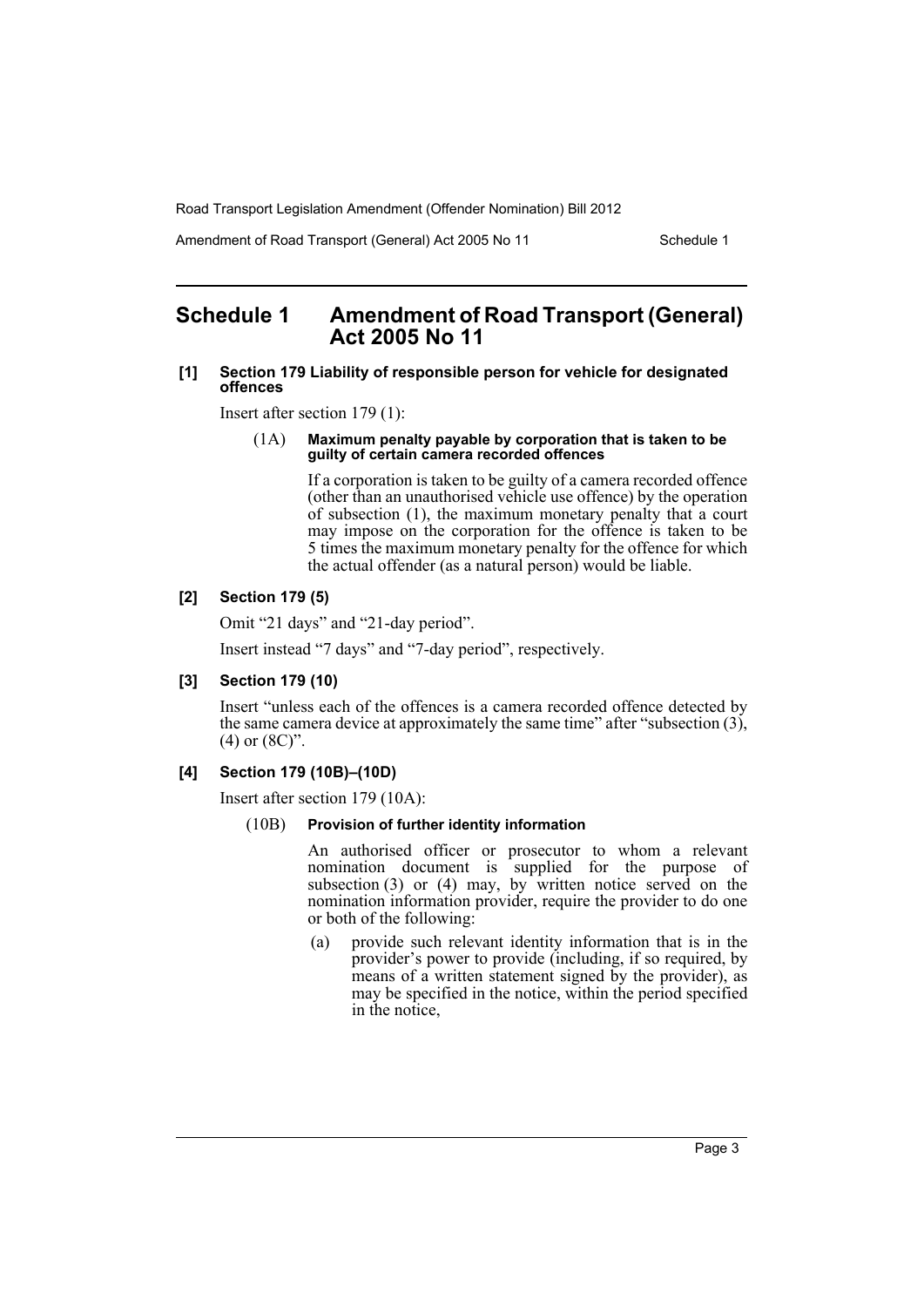Schedule 1 Amendment of Road Transport (General) Act 2005 No 11

- (b) appear before the authorised officer or prosecutor at a specified time and place and provide (either orally or in writing) such relevant identity information that is in the provider's power to provide as may be specified in the notice.
- (10C) The period or time specified in a notice under subsection (10B) for information to be provided, or an appearance to be made, must be no earlier than 7 days after the date of service of the notice.
- (10D) A person served with a notice under subsection (10B) must not, without lawful or reasonable excuse, refuse or fail to comply with the notice.

Maximum penalty: 20 penalty units.

### **[5] Section 179 (12)**

Insert in alphabetical order:

*nomination information provider*, in relation to a relevant nomination document, means:

- (a) in the case of a document supplied by a responsible person for the vehicle concerned who is a natural person—the person who supplies the document, or
- (b) in the case of a document supplied by a responsible person for the vehicle concerned that is a corporation—a person who prepares or supplies the document on behalf of the corporation.

*prosecutor* has the same meaning as it has in the *Criminal Procedure Act 1986*.

*relevant identity information* means any information that may assist in confirming or establishing the identity of the person driving or in charge of a vehicle when a designated offence to which a relevant nomination document relates was committed.

#### **[6] Section 218 Removal or production of vehicles used for certain offences for clamping, impounding or forfeiture**

Omit "41" from section 218 (1) (a). Insert instead "41 (2)".

#### **[7] Schedule 1 Savings, transitional and other provisions**

Insert at the end of clause 1 (1):

*Road Transport Legislation Amendment (Offender Nomination) Act 2012*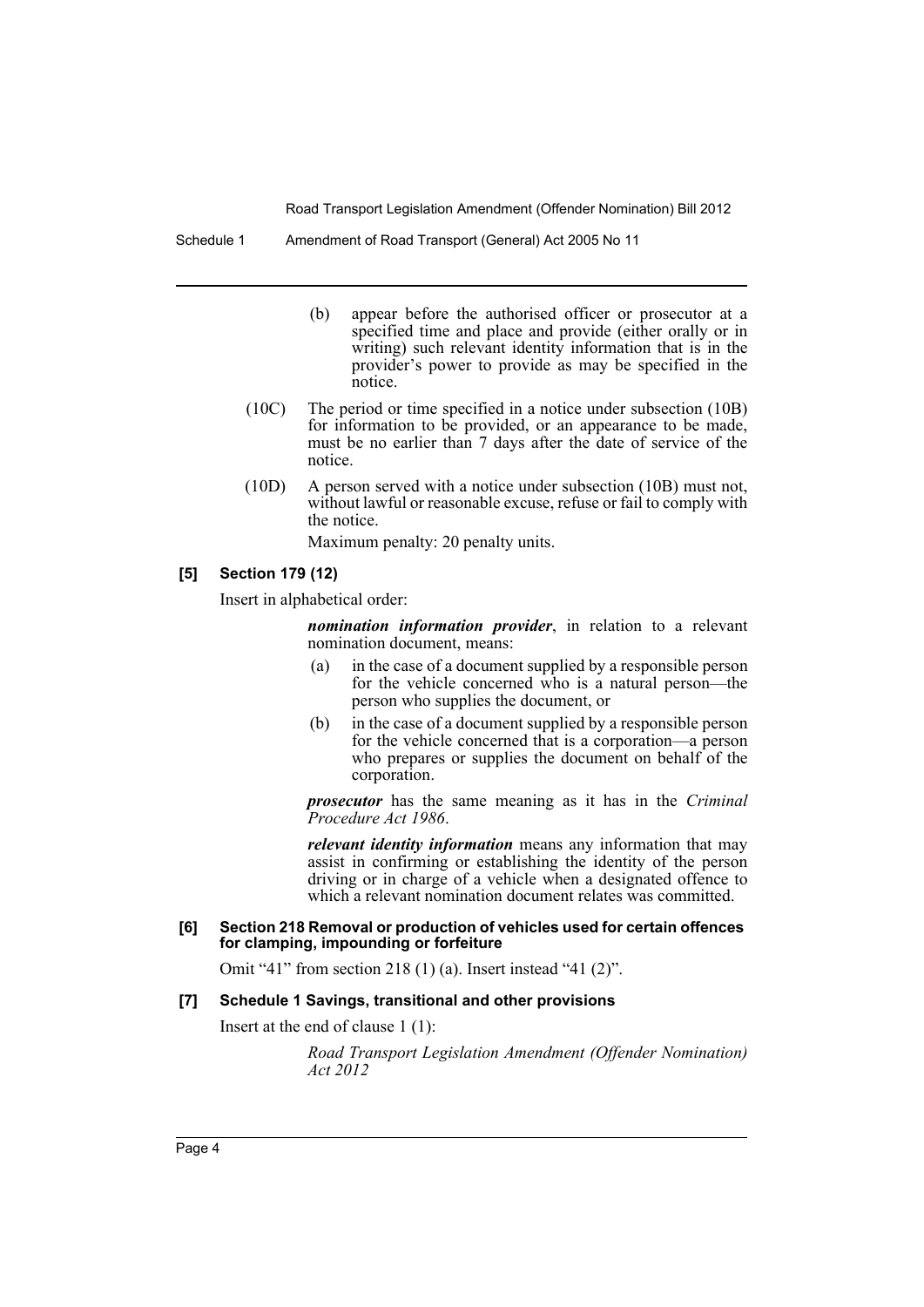Amendment of Road Transport (General) Act 2005 No 11 Schedule 1

### **[8] Schedule 1**

Insert at the end of the Schedule:

# **Part 11 Provisions consequent on enactment of Road Transport Legislation Amendment (Offender Nomination) Act 2012**

### **26 Definitions**

In this Part:

*amending Act* means the *Road Transport Legislation Amendment (Offender Nomination) Act 2012*.

*assent day* means the day that is the date of assent to the amending Act.

### **27 Application of certain amendments to section 179**

- (1) Section 179 (1A) (as inserted by the amending Act) applies in relation to camera recorded offences committed on or after the assent day.
- (2) Section 179 (5) (as amended by the amending Act) applies in relation to penalty notices issued on or after the assent day.
- (3) Section 179 (10) (as amended by the amending Act) applies in relation to designated offences committed (or alleged to have been committed) on or after the day on which the amendment to that subsection commences.
- (4) Section 179 (10B)–(10D) (as inserted by the amending Act) extend to a designated offence committed (or alleged to have been committed) before the assent day, but only if a relevant nomination document for the offence had not been supplied before that day.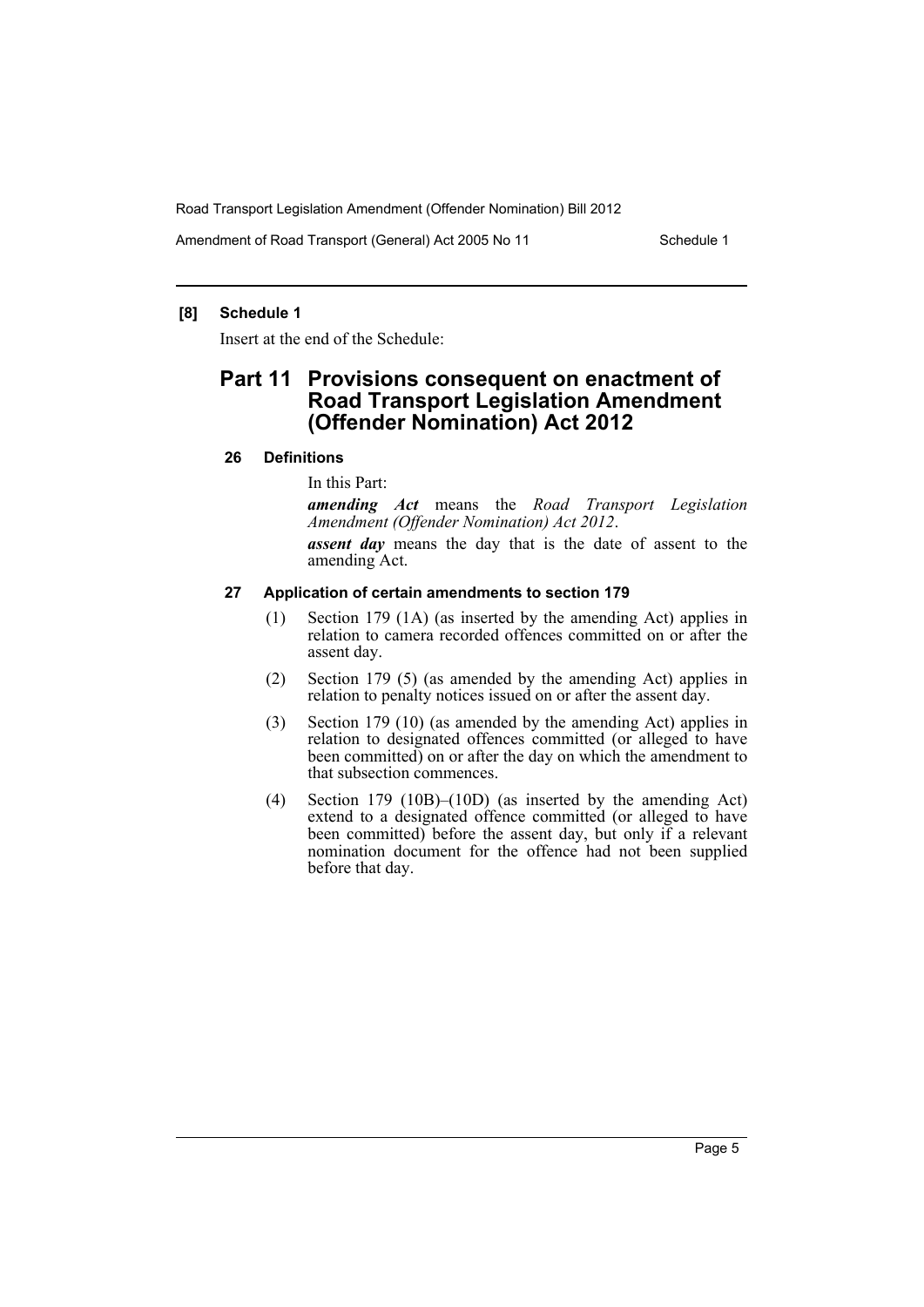# <span id="page-7-0"></span>**Schedule 2 Amendment of other legislation**

### **2.1 Fines Act 1996 No 99**

#### **[1] Section 38 Circumstances in which person issued with penalty reminder notice for vehicle or vessel offence is not liable to pay penalty**

Insert "unless each of the offences is a camera recorded offence (within the meaning of section 179 of the *Road Transport (General) Act 2005*) detected by the same camera device at approximately the same time" after "subsection (1A) or (1D)" in section  $3\overline{8}(3)$ .

### **[2] Schedule 3 Savings, transitional and other provisions**

Insert at the end of the Schedule (with appropriate Part and clause numbers):

# **Part Provision consequent on enactment of Road Transport Legislation Amendment (Offender Nomination) Act 2012**

### **Application of amendment to section 38**

Section 38 (3) (as amended by the *Road Transport Legislation Amendment (Offender Nomination) Act 2012*) applies in relation to vehicle or vessel offences committed (or alleged to have been committed) on or after the day on which the amendment to that subsection commences.

## **2.2 Road Transport (General) Regulation 2005**

### **[1] Clause 169 Penalty notice offences**

Insert "subject to subclause (1A)," before "the prescribed penalty" in clause  $169(1)(c)$ .

### **[2] Clause 169 (1A)**

Insert after clause 169 (1):

(1A) The amount of the prescribed penalty for a camera recorded offence of a kind referred to in section 179 (1A) of the Act of which a corporation is taken to be guilty under section 179 (1) of the Act is  $\overline{5}$  times the amount specified in Schedule 3 as the penalty amount for the offence unless a lesser amount is specified in that Schedule for the offence when it is committed by a corporation.